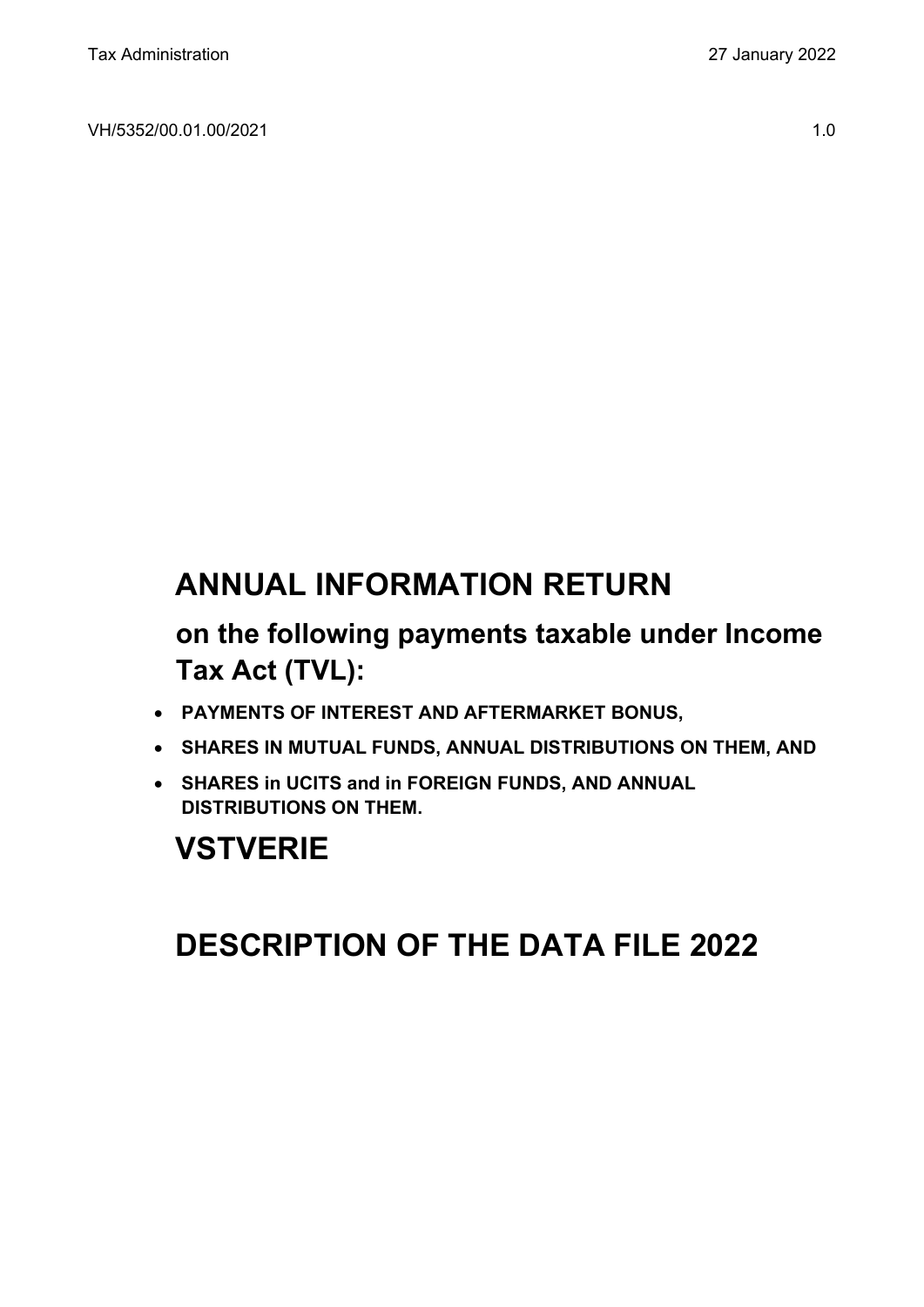## **Table of contents**

| 1              | <b>INTRODUCTION</b>                                               | $\overline{2}$          |
|----------------|-------------------------------------------------------------------|-------------------------|
| $2^{\circ}$    | <b>DESCRIPTION OF THE INFORMATION FLOW AND SUBMITTAL OF FILES</b> | $\mathbf 2$             |
| $3^{\circ}$    | <b>MAKING CORRECTIONS</b>                                         | $\overline{\mathbf{4}}$ |
| 4              | <b>PERIOD OF VALIDITY</b>                                         | $\overline{\mathbf{4}}$ |
|                | 5 CHANGES ON THE PREVIOUS YEAR                                    | $\overline{\mathbf{4}}$ |
|                | 6 LIST OF THE DATA CONTENT                                        | 5                       |
| 7 <sup>7</sup> | <b>AUTOMATED CHECK PROCESSES</b>                                  | 6                       |
| 8              | <b>MESSAGES</b>                                                   | 7                       |
| 9              | DESCRIPTIONS OF THE TYPES OF PAYMENT                              | 8                       |
|                | <b>10 RECORD OF COUNTRY CODES</b>                                 | 8                       |
|                | 11 EXAMPLE                                                        | 8                       |

## **Version history**

| <b>Date</b> | <b>Version</b> | <b>Description</b>                                                                                      |
|-------------|----------------|---------------------------------------------------------------------------------------------------------|
| 27.1.2022   | 1.0            | First release concerning the 2022 taxable year.                                                         |
| 29.3.2022   |                | Data element's 010 name has been changed: "Payor's ID"<br>$\rightarrow$ "Payor's or intermediary's ID". |

## <span id="page-1-0"></span>**1 INTRODUCTION**

This guidance explains the structure of the required inbound file and the check procedures that follow. For more information, see [General description for](https://www.vero.fi/globalassets/tietoa-verohallinnosta/ohjelmistokehittajille/finnish-tax-administration_electronic-filing-of-information-returns-general-description.pdf)  [electronic filing of information returns \(pdf\)](https://www.vero.fi/globalassets/tietoa-verohallinnosta/ohjelmistokehittajille/finnish-tax-administration_electronic-filing-of-information-returns-general-description.pdf) (*tax.fi > About us > IT developers > Data format specifications > General description for electronic filing of information returns*).

# <span id="page-1-1"></span>**2 DESCRIPTION OF THE INFORMATION FLOW AND SUBMITTAL OF FILES**

If your organisation is a Finnish fund management company, a Finnish affiliate of a foreign fund management or a foreign company that manages an investment fund established in Finland, you must file an information return to the Tax Administration. Its due date is soon after the end of every calendar year, and it should include specifications of the quantities and comparison values (vertailuarvo; jämförelsevärde) of the shares and units held by every taxpayer in every one of your funds or UCITS. The comparison value is 70 percent of fair market value (§ 4.3, Act governing the Valuation of Assets for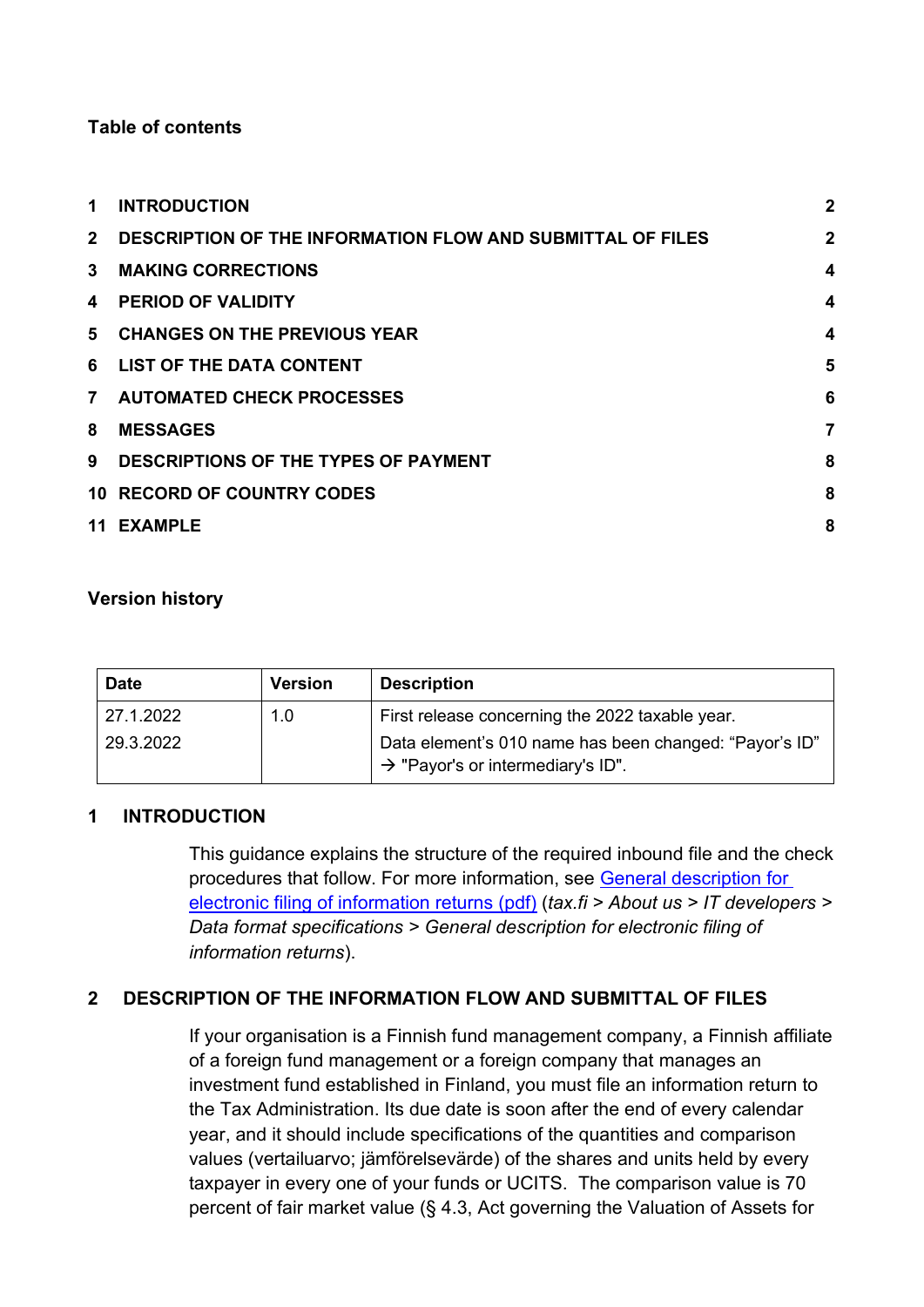the Purposes of Taxation). In this way, the comparison values are the same as the 'taxable values' reported during earlier years under the old rules.

Moreover, you must report the annual distributions of yields on the fund units and UCITS units, separately for each fund and UCITS.

The information-reporting requirement also concerns managers of Alternative Investment Funds, who manage a special common fund under the provisions of Act on Common Funds (Laki vaihtoehtorahastojen hoitajista 162/2014). If an Alternative Investment Fund has been set up in Finland but it has a foreign manager, the information-reporting requirement also concerns the foreign manager in the same way as it concerns a Finnish manager of an Alternative Investment Fund.

The reports must comply with this specification when the beneficiaries or shareholders are Finnish tax residents.

You must submit taxpayer-specific itemizations for all the payments and assets discussed in this specification. This means that itemizations of the paid aftermarket bonuses and quantities of shares in the funds are also required. In addition, the itemizations should include any payments of interest made from other countries, or intermediated from other countries, and information on any shares in Undertakings for Common Investment in Transferable Securities (UCITS) and foreign funds, including their distributions of profit or yield.

You must file your information return electronically if you had more than five (5) recipients of payments. However, the requirement to use e-filing does not concern physical persons and estates of deceased physical persons unless they operate a trade, business, or an agricultural farm/forestry farm.

If your reporting concerns investment fund shares and yield payments on such shares, you must file electronically. There is no paper-printed form available for the purpose.

For beneficiaries who are nonresidents, you must use the VSRKOERI information flow. In the case of nonresident beneficiaries, you do not have to report the quantities and comparison values of the shares or units in any mutual funds or UCITS funds.

If you have made payments to Individual Retirement Account holders (as provided by the legislation on long-term savings / Laki sidotusta pitkäaikaissäästämisestä 1183/2009), you do not have to report the yields. Similarly, no reporting of the invested or saved assets is necessary, on the condition that they are included in the scope of the savings agreement.

To read more about annual information returns, go to [Forms](https://www.vero.fi/en/About-us/contact-us/forms/) (*tax.fi > About us > Contact us > Forms > Annual information).*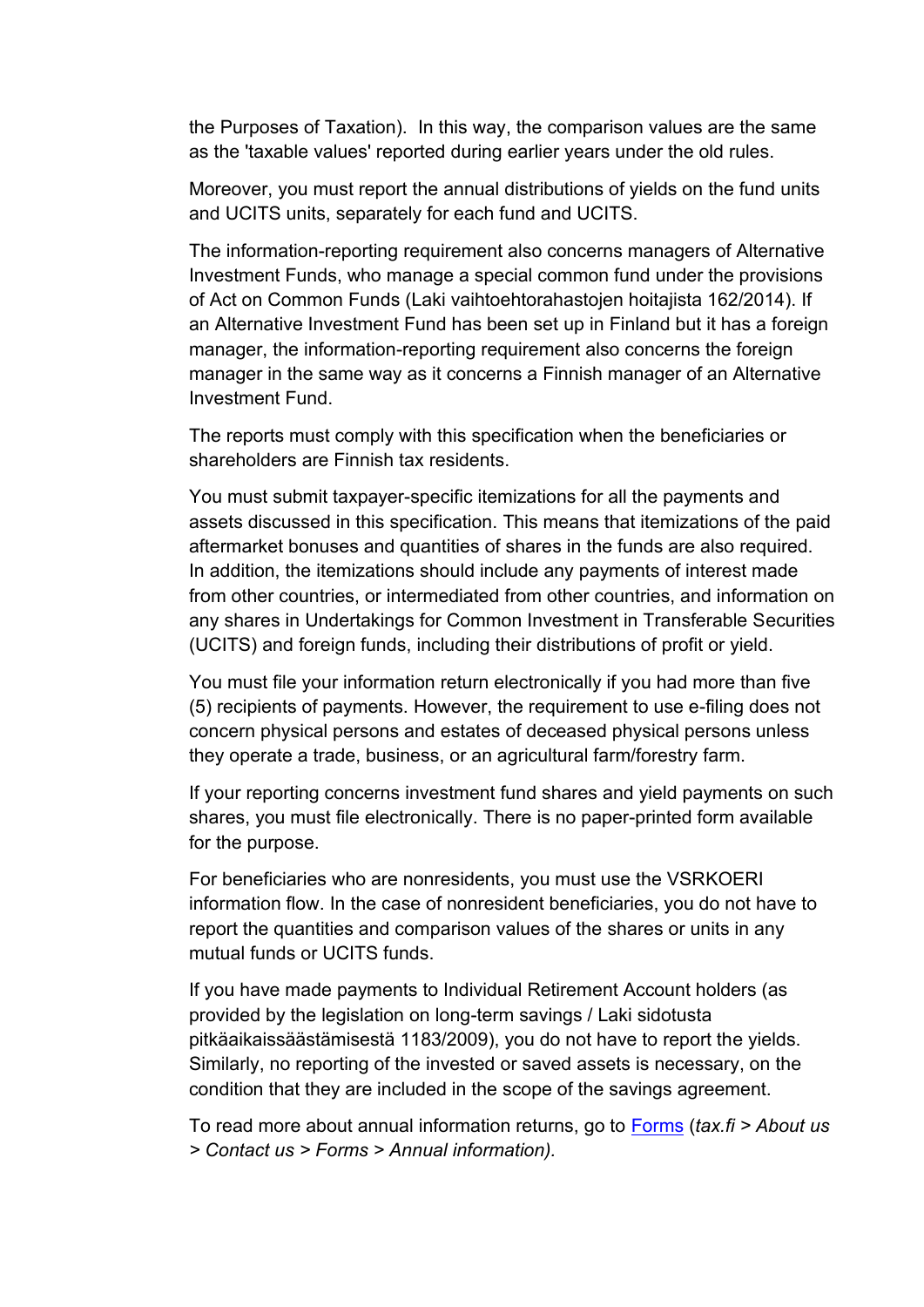To check the method of identification required by this information flow, the required role and the place in the flow where authorisations are checked, go to [Methods of sign-in, roles and rights to represent organisations](https://www.ilmoitin.fi/webtamo/sivut/IlmoituslajiRoolit?kieli=en&tv=VSTVERIE) *[\(Ilmoitin.fi >](https://www.ilmoitin.fi/webtamo/sivut/IlmoituslajiRoolit?kieli=en)  [Instructions and templates > Methods of sign-in, roles\)](https://www.ilmoitin.fi/webtamo/sivut/IlmoituslajiRoolit?kieli=en).*

## <span id="page-3-0"></span>**3 MAKING CORRECTIONS**

For year-specific instructions for making corrections, go to [Annual information](https://www.vero.fi/en/About-us/it_developer/data-format-specifications/annual_information_returns__instruction/)  [returns](https://www.vero.fi/en/About-us/it_developer/data-format-specifications/annual_information_returns__instruction/) (*tax.fi > About us > IT developers > Data format specifications > Making corrections to electronically filed submittals of information returns*).

## <span id="page-3-1"></span>**4 PERIOD OF VALIDITY**

This specification sets out the requirements of file formatting that come into force 29 March 2022 and continue to be in force until a new version of this specification is released

For information about deadlines for filing, see the year-specific schedule on [IT developers](https://www.vero.fi/tietoa-verohallinnosta/kehittaja/) (*vero.fi > Verohallinto > Ohjelmistokehittäjät > Aikataulu vvvv*). The schedule is available in Finnish and Swedish.

# <span id="page-3-2"></span>**5 CHANGES ON THE PREVIOUS YEAR**

| <b>Version</b> | <b>Data Name</b>   | Data element                      | <b>Description</b>                                                                                      |
|----------------|--------------------|-----------------------------------|---------------------------------------------------------------------------------------------------------|
| 1.0            | 15-18/058          | Year of payment                   | Year changed                                                                                            |
|                | 20-32/010          | Payor's ID                        | Data format changed<br>YTUNNUS  HETU -><br>YTUNNUS2  HETU2                                              |
|                | $307 -$<br>336/041 | Contact person's name             | New data element, moved<br>from VSTVVYHT                                                                |
|                | 338-<br>372/042    | Contact person's telephone number | New data element, moved<br>from VSTVVYHT                                                                |
|                |                    |                                   | The record length and the<br>positions of the data<br>elements have changed<br>due to added information |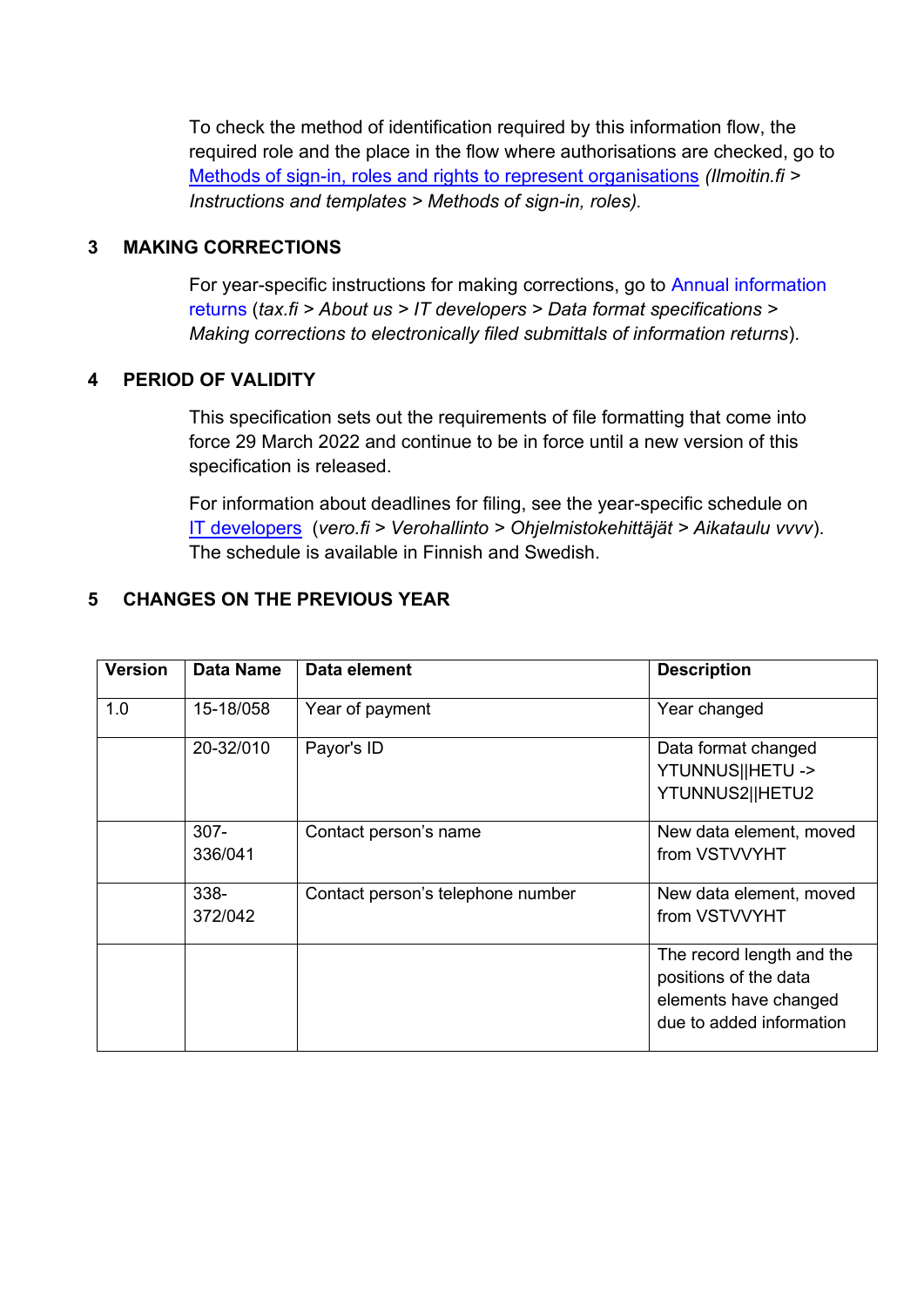# <span id="page-4-0"></span>**6 LIST OF THE DATA CONTENT**

| <b>Positio</b><br>$\mathsf{n}$ | $ $ Cod $ P $<br>$\mathbf e$ | V            | T       |              | L/T Description                                                                         | <b>Format</b>                   | Permissibl<br>e values                                 |
|--------------------------------|------------------------------|--------------|---------|--------------|-----------------------------------------------------------------------------------------|---------------------------------|--------------------------------------------------------|
| $1 - 8$                        | 000                          | $\mathsf{P}$ | Τ       |              | File identifier                                                                         | AN <sub>8</sub>                 | <b>VSTVERIE</b>                                        |
| 10                             | 082                          | $\mathsf{V}$ |         |              | <b>Deletion</b>                                                                         | A <sub>1</sub>                  | D                                                      |
| $12 - 13$                      | 084                          | $\vert P$    | $\sf T$ | $^\star$     | Type of Payment or Type of Asset                                                        | AN <sub>2</sub>                 | 2B, 2C, 2D, 2<br>Ε,<br>2F,2G,<br>3J, 3L, 3K,<br>3M, 3N |
| $15 - 18$                      | 058                          | $\vert P$    | T       |              | Year of payment<br>The year of payment is the calendar year when<br>payment took place. | <b>VVVV</b>                     | 2022                                                   |
| 20-32                          | 010                          | $\mathsf{P}$ | T       |              | Payor's or intermediary's ID                                                            | YTUNNUS2  <br>HETU <sub>2</sub> |                                                        |
| 34                             |                              |              |         |              | Reserve space                                                                           |                                 |                                                        |
| 35-45                          | 083                          | $\mathsf{P}$ | T       | $^\star$     | Taxpayer's identity code / Business ID                                                  | <b>YTUNNUS  </b><br><b>HETU</b> |                                                        |
| 46-57                          | 534                          | IV.          |         |              | Amount of payment / value of fund shares or<br>UCITS shares for purposes of comparison  | R9,2                            |                                                        |
| 58-68                          | 535                          | V            |         |              | <b>Taxes withheld</b>                                                                   | R8,2                            |                                                        |
| 70-99                          | 540                          | $\mathsf{P}$ | T       |              | Name of fund / UCITS                                                                    | AN30                            |                                                        |
| 101-113 541                    |                              | V            | T       | *<br>V/<br>P | Fund's Business ID (in the case of Payment<br>Types 2B and 2G)                          | <b>YTUNNUS</b>                  |                                                        |
| 114-132 542                    |                              | V            |         | *<br>V/<br>P | Quantity of shares in fund or UCITS in the case<br>of 2G and 3L Asset Types             | $+D12,6$                        |                                                        |
| 133-143 536                    |                              | V            |         | *<br>V/<br>P | Taxes withheld in a foreign country in the case<br>of 3J, 3K, 3M, 3N Types of Payment   | R <sub>8</sub> ,2               |                                                        |
| 145-146 537                    |                              | V            | $\top$  | *<br>V/      | Country code, ISO3166                                                                   | <b>MAATUNNUS</b>                |                                                        |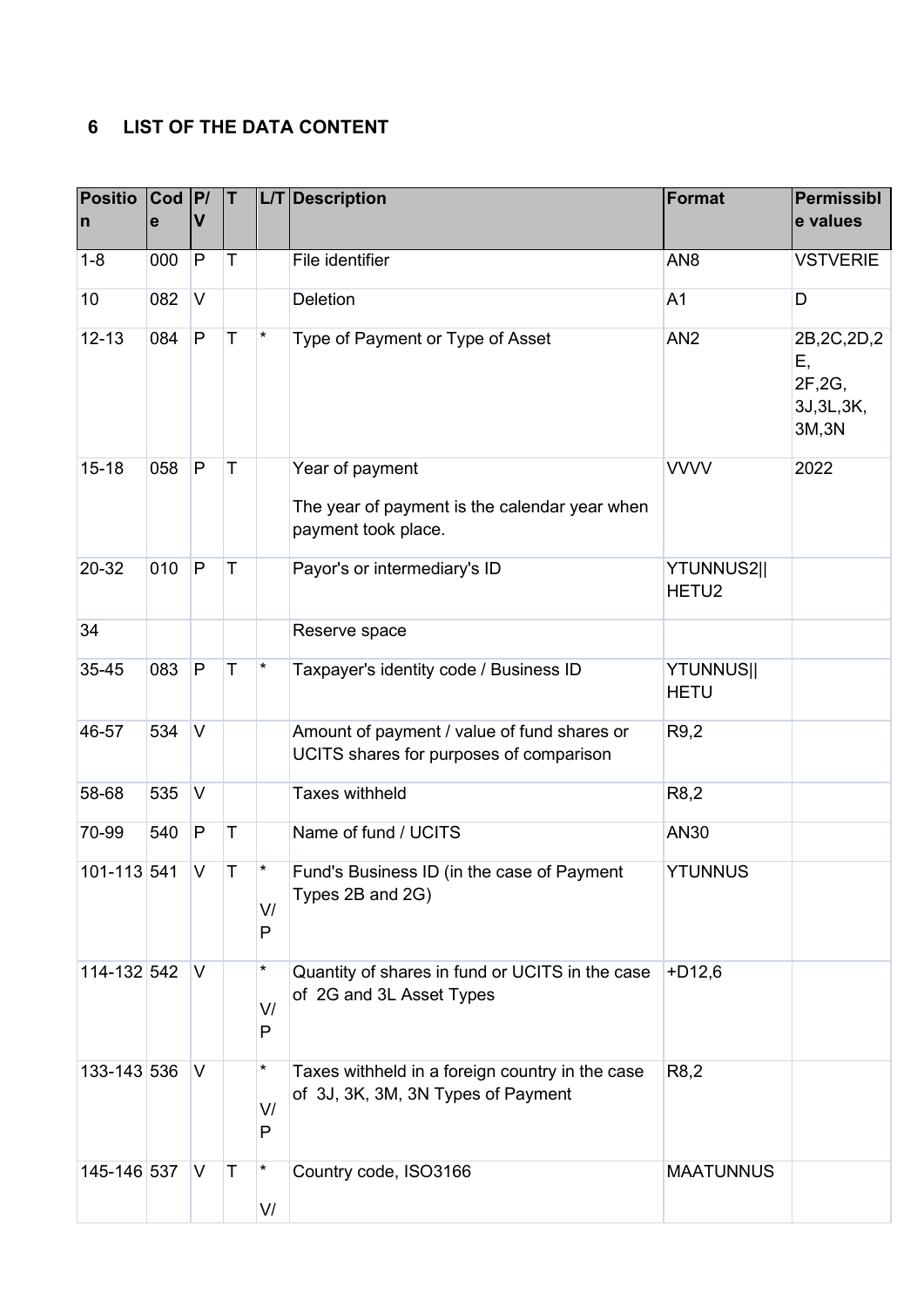| <b>Positio</b><br>$\mathsf{n}$ | $ $ Cod $ P $<br>$\mathbf{e}$ | V              | ΙT.          |         | L/T Description                                                                                                 | Format                           | <b>Permissibl</b><br>e values |
|--------------------------------|-------------------------------|----------------|--------------|---------|-----------------------------------------------------------------------------------------------------------------|----------------------------------|-------------------------------|
|                                |                               |                |              | P       |                                                                                                                 |                                  |                               |
| 148-187 085                    |                               | <b>V</b>       | $ET$ $*$     | V/<br>P | Taxpayer's name                                                                                                 | <b>AN40</b>                      |                               |
| 189-201 080                    |                               | $\overline{V}$ | $\mathsf{T}$ |         | Business ID of the account operator or other filer TIHOYHTEISO                                                  |                                  |                               |
| 203                            | 158                           | IV.            |              | $\star$ | Filer's role<br>1= account operator<br>2= securities depository<br>3= other foreign filer of annual information | N <sub>1</sub>                   | 1,2,3                         |
| 205-274 067                    |                               | $\overline{V}$ |              | $\star$ | Name of the securities depository where the<br>stock, share or other security had been issued                   | <b>AN70</b>                      |                               |
| 276-305 068                    |                               | V              | $ET$ $*$     |         | ID code of the securities depository where the<br>stock, share, other security had been issued                  | <b>AN30</b>                      |                               |
| 307-336 041                    |                               | P              |              |         | Contact person's name                                                                                           | <b>AN30</b>                      |                               |
| 338-372 042                    |                               | P              |              |         | Contact person's telephone number                                                                               | PUHELIN2                         |                               |
| 374-403                        |                               |                |              |         | Reserve space                                                                                                   |                                  |                               |
| 405-416 014                    |                               | P              | T            |         | Name of the software that produced the file                                                                     | $Y -$<br>TUNNUS AN2              |                               |
| 418-452 048                    |                               | P              |              |         | Software application that produced this file                                                                    | <b>AN35</b>                      |                               |
| 454-467 198                    |                               | P              |              |         | Software-generated timestamp                                                                                    | <b>DDMMYYYY</b><br><b>HHMMSS</b> |                               |
|                                | 999                           | P              |              |         | <b>Final identifier</b>                                                                                         | N <sub>8</sub>                   |                               |

# <span id="page-5-0"></span>**7 AUTOMATED CHECK PROCESSES**

| New /   | Code | Description of Calc. Rule / Check                                                                                                         |
|---------|------|-------------------------------------------------------------------------------------------------------------------------------------------|
| Changed |      |                                                                                                                                           |
|         | 541  | If the Type of Payment is Annual yield on a fund share (2B), Mutual fund share                                                            |
|         | 084  | (2G), the Fund's Business ID (541) is a mandatory field.                                                                                  |
|         |      | #123; If the Type of Payment is Annual yield on a fund share (2B), Mutual fund<br>share (2G), you must populate Fund's Business ID (541). |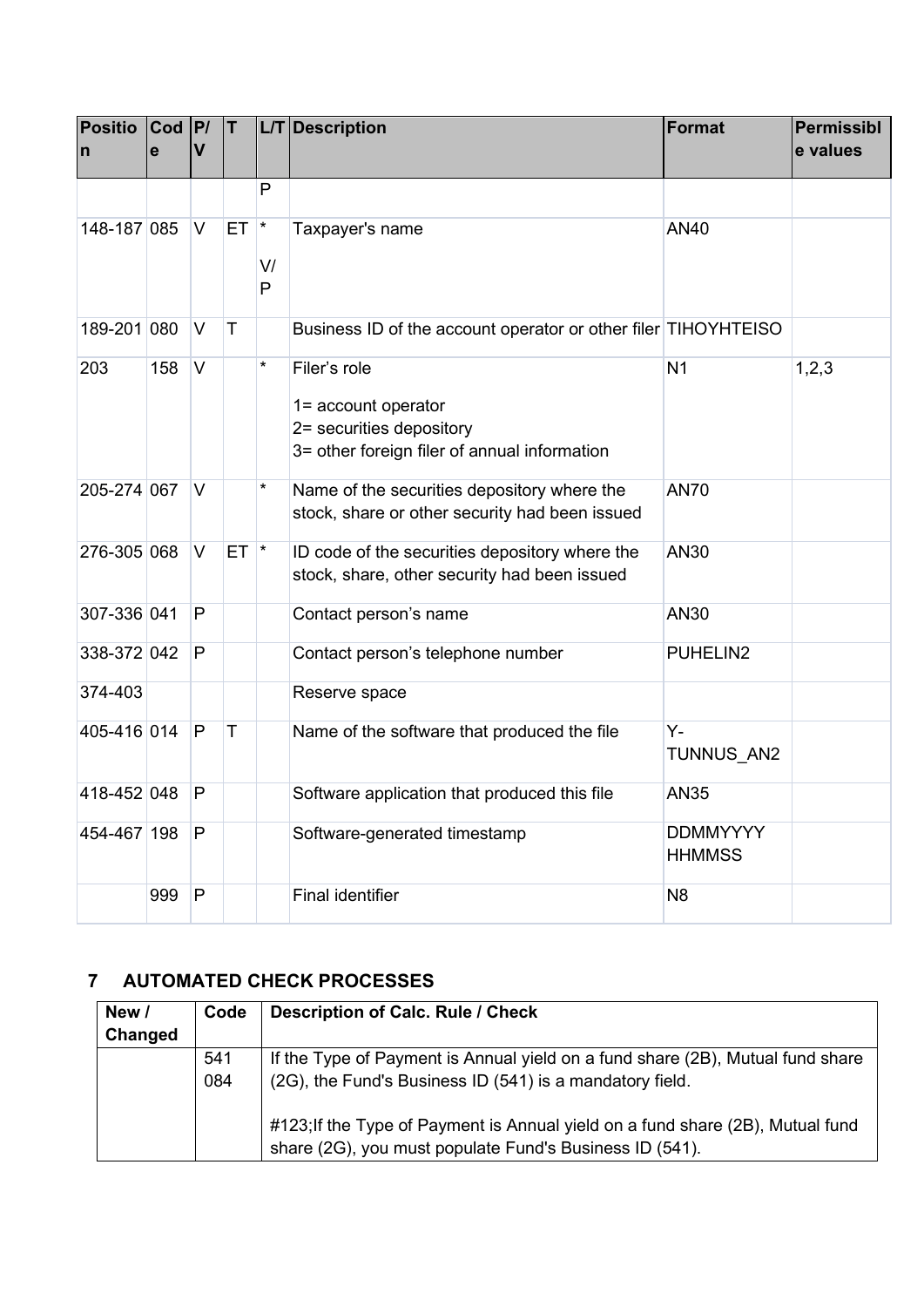| New /          | Code | <b>Description of Calc. Rule / Check</b>                                              |
|----------------|------|---------------------------------------------------------------------------------------|
| <b>Changed</b> |      |                                                                                       |
|                | 542  | For Payment Types 2G and 3L, the Quantity of fund shares or UCITS shares              |
|                | 084  | (542) is a mandatory field that must be populated with a non-zero value. Look         |
|                |      | up the descriptions of different Payment Types in section 9.                          |
|                |      |                                                                                       |
|                |      | #317; For Payment Types 2G and 3L, you must populate Quantity of fund                 |
|                |      | shares or UCITS shares (542) with a non-zero value.                                   |
|                | 537  | If Type of Payment 3J, 3K, 3L, 3M is 3N reported, Country Code (537) is a             |
|                | 084  | mandatory field, but its value cannot be FI.                                          |
|                |      |                                                                                       |
|                |      | #1089; For 3J, 3K, 3L, 3M and 3N Types of Payment you must populate                   |
|                |      | Country Code 537 with a code value other than 'FI'.                                   |
|                | 085  | Taxpayer's name (085) is a mandatory field when a dummy identity code is              |
|                | 083  | entered in the Personal ID or Business ID (083) field.                                |
|                |      |                                                                                       |
|                |      | #1090; Taxpayer's name (085) is a mandatory field because you have entered            |
|                |      | a dummy identity code in the Personal ID or Business ID (083) field.                  |
|                | 536  | #1580; You must populate Tax withheld in a foreign country (536) with 3J, 3K,         |
|                | 084  | 3M, or 3N types of Payment.                                                           |
|                | 080  | #1704; If you populated either the Business ID of the account operator or other       |
|                | 158  | third-party filer that submits the return (080) or the value of Filer's role (158) 1= |
|                |      | account operator, 2= securities depository or 3= other foreign filer of annual        |
|                |      | information, you must populate both two elements.                                     |
|                | 536  | #1734; Taxes withheld in a foreign country (536) can not exceed Amount of             |
|                | 534  | payment (534).                                                                        |
|                | 068  | #1705; If you populated either the Name of the central securities depository          |
|                | 067  | where the share was issued (067) or the ID code of the central securities             |
|                |      | depository where the share was issued (068), you must populate both two<br>elements.  |
|                | 084  | #1735; For Payment Types (084) other than 2G and 3L, Amount of payment /              |
|                | 534  | value of fund shares or UCITS shares for purposes of comparison (534) must            |
|                |      | be a non-zero value.                                                                  |
|                | 535  | #1736; Taxes withheld (535) can not exceed the amount of the payment (534).           |
|                |      |                                                                                       |
|                | 534  |                                                                                       |

# <span id="page-6-0"></span>**8 MESSAGES**

| New /<br>Changed | Code       | Description of the message                                                               |
|------------------|------------|------------------------------------------------------------------------------------------|
|                  | 536<br>084 | #1619; Are you sure you want to report that the amount of tax collected abroad<br>is €0? |
|                  |            |                                                                                          |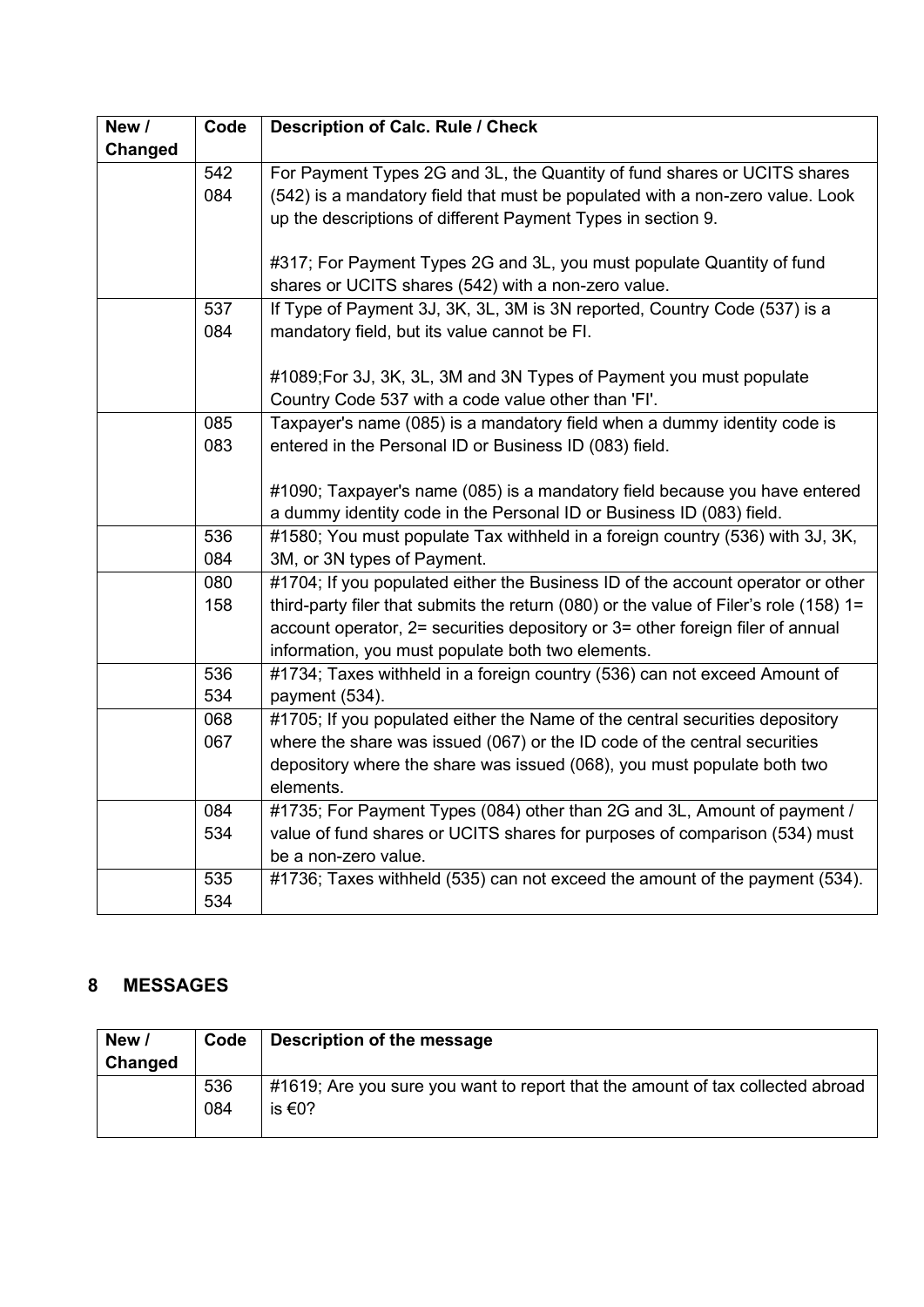## <span id="page-7-0"></span>**9 DESCRIPTIONS OF THE TYPES OF PAYMENT**

#### **Finnish payment and asset types**

- 2B Annual distribution paid out on a yield share
- 2C Annual interest on bonds or debentures
- 2D Other interest or other income from investment (capital income)
- 2E Aftermarket bonus paid by the filer to the taxpayer (is capital income for the taxpayer concerned)
- 2F Aftermarket bonus withheld (received) by the filer (is a tax deduction for the taxpayer concerned)
- 2G Mutual fund share.

### **Foreign payment and asset types**

- 3J Annual distribution paid out on foreign shares in foreign UCITS
- 3L Shares in foreign UCITS
- 3M Interest paid/intermediated from another EU member state
- 3K Interest paid/intermediated from a non-EU country
- 3N Repurchase or redemption money paid/intermediated from another EU member state

### <span id="page-7-1"></span>**10 RECORD OF COUNTRY CODES**

For all country codes of the ISO 3166 standard, see [List of country codes.](https://www.ilmoitin.fi/webtamo/sivut/ExcelPohjat?5-1.ILinkListener-apuvalineet-maatunnuslistaus_linkki&kieli=en)

### <span id="page-7-2"></span>**11 EXAMPLE**

The example file below, created by the Test\_Accounting\_Pro software application (048), consists of the following: An itemization of the beneficiaries of interest payments taxable under Income Tax Act, VSTVERIE (000).

### **Itemization**

In this example, you create a filing to report a paid yield on a fund share, Type of Payment 2B (084) and Year of payment 2022 (058), with Payor's ID 1234567-8 (010), beneficiary's ID 131052-000T (083), amount  $\epsilon$ 2,000.33 (534), on which  $\epsilon$ 550.00 was withheld (535), the name of the fund being 'Asia Pacific' (540), the fund's Business ID 1234678-9 (541), name of the person to contact is Robert Holden and the sequential number of the itemization is '1', which also is the value of the last line (999) i.e. the final identifier